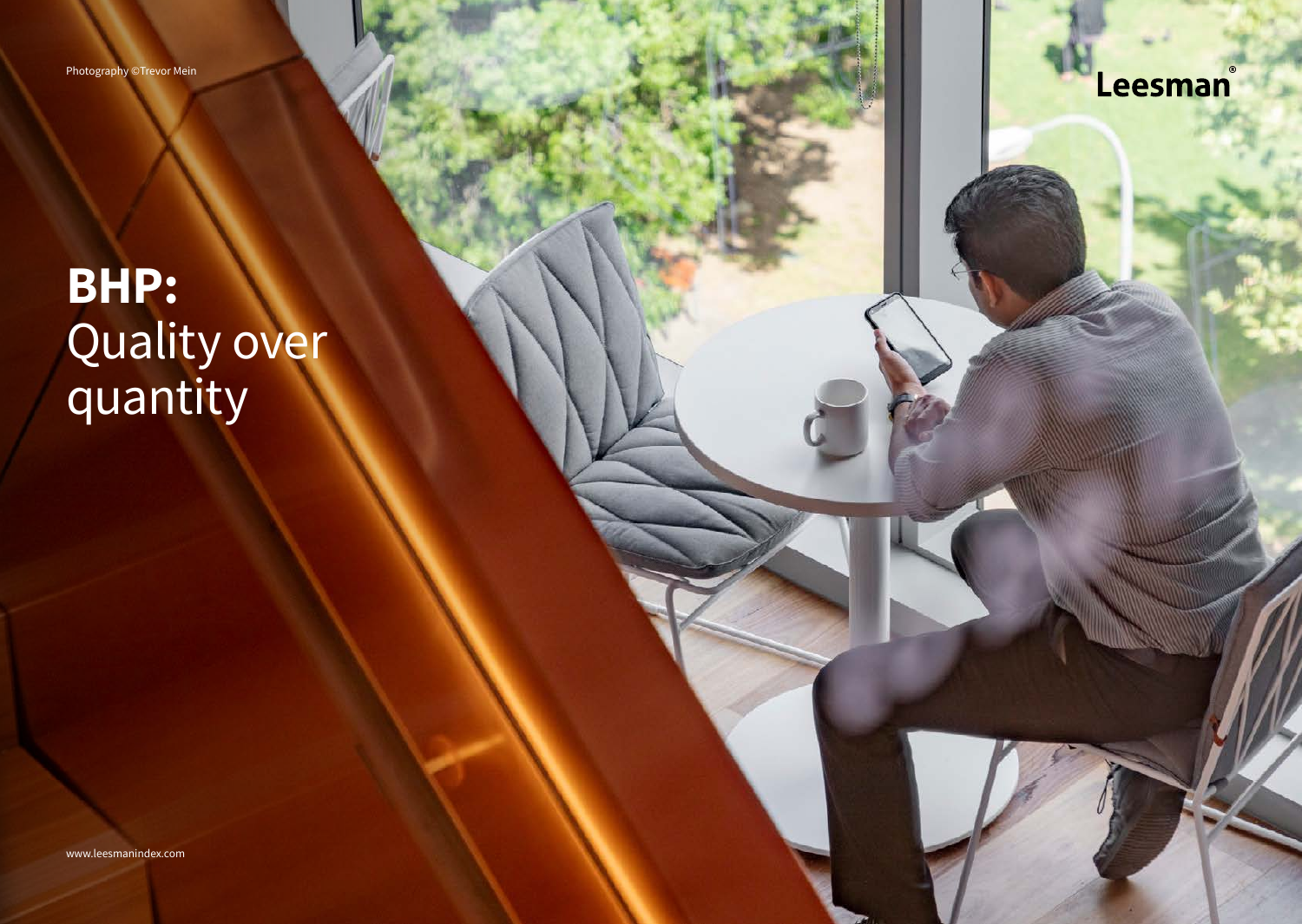How BHP went from two underperforming buildings to the best Lmi rating in 2020 across all Leesman+ certified workplaces by focusing on creating a workspace that works for all.

## Innovating your office spaces can benefit your employees and the business

In our post-lockdown new world of work, organisations have had to adapt their business model to reflect higher employee expectations. This has involved putting more focus on the employee experience (both at work and in their remote working environments), wellness, and supporting employees through challenges such as burnout. Now the era of hybrid working is upon us, it's important for businesses to assess the purpose of their office spaces, and how they best support employees to collaborate, think creatively, and evolve their way of working. What worked pre-pandemic may not have the same impact now, and BHP, for example, have overcome some challenges to better their workspace offering.

BHP has 20 corporate locations across Australia, Chile, the Unites States, Philippines, Malaysia, Singapore and Canada, meaning their workspace requirements are widely diverse. For this reason, BHP has been working with Leesman over the past five years to ensure that they are making the most of their space and understanding what their employees need, which, incidentally, was a dynamic workspace – offering more creative freedom – and an activity-based workplace solution.

For BHP's Adelaide space, their offering was split between two locations on the same street. Both offices initially had a conventional design, consisting of an open plan approach with dedicated desks for individual employees. Therefore, when the business planned to move office to a new location 15 minutes' walk away, leaders at BHP saw an opportunity to increase this dynamic working with a more flexible approach; offering employees an open and creative space which increased worker productivity, benefiting both the employees in their career progression and overall development, as well as benefitting the business as a whole with increased productivity and employee engagement.



#### **Key takeaways**

**Sector:**  Global Resourcing (Mining)

**Survey conducted:**  Febuary 2019 (Pre-occupancy) January 2020 (Post-occupancy)

**Target population:**  Adelaide – 800 employees

**Workplace lifecycle stage:**  Measuring the benefits of new workplace strategies

**Leesman survey deployed:**  Leesman Office

**Adelaide Lmi score:**  55.6 (Pre-occupancy) 79.1 (Post-occupancy)

**Leesman Office benchmark:** 63.1 (as at Q4 2019)

**Leesman+:**  74.6 (as at Q4 2019)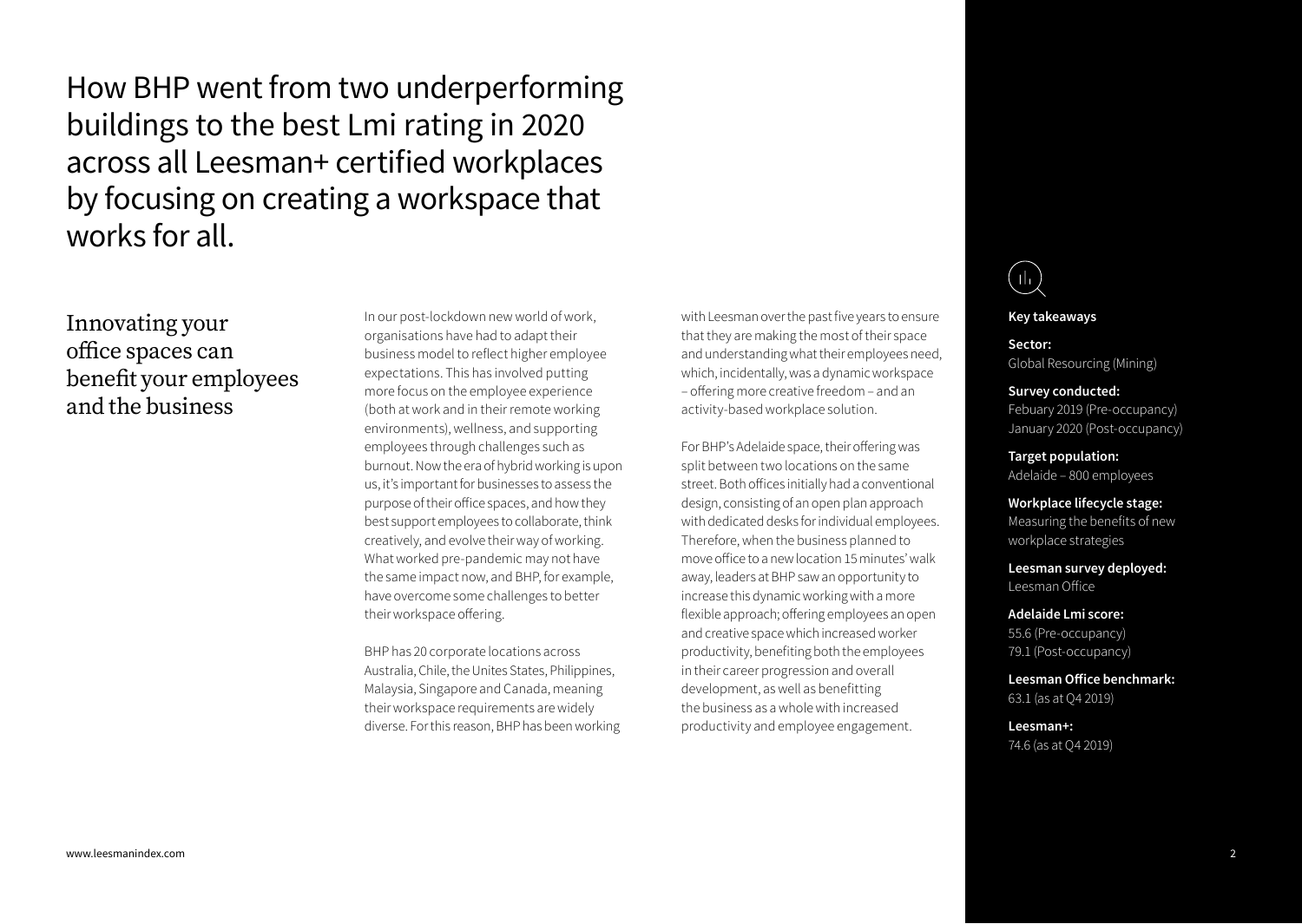"Our workplaces are places that remind people about who we are as an organisation, what we value and our purpose while providing great spaces to connect, socialise and perform."

In the original Leesman survey for BHP one of the biggest findings was that less than a third (32.6%) of employees claimed their office to be "a place I'm proud to bring visitors to". This was a concern as it can link to morale, client relationships and community within the workforce. By investing in the new workspace – implementing flexible seating, removing physical barriers and introducing family friendly and wellness spaces – office pride increased from 32.6% to 91.6%. This effect also rippled through employee sentiment: pre-occupancy measures showed only 54.1% of employees were in agreement that their workplace creates an enjoyable environment to work in, post-occupancy, however, this number jumped to 89.0%. Most importantly, postoccupancy, 92.5% of employees felt that their current workplace has a positive impact on corporate image, as opposed to a mere 38.9%, preoccupancy score.

For companies looking into how to innovate office spaces and adapt them to worker's needs, implementing a more sociable and open-plan space can be an effective solution to improving the

employee experience. It supports the everpresent need for collaboration and social interaction, both of which many employees were starved of over the lockdown period.

"We have transformed our workplace experience focusing on connectivity, spaces to support our evolving ways of working and improving our technology to enable more flexible and dynamic working. We have seen the positive impact these changes have made on our workplace culture, community and team, and individual productivity. Our workplaces are places that remind people about who we are as an organisation, what we value and our purpose while providing great spaces to connect, socialise and perform." – Bec Chamberlain, Principal Workplace Strategy and Transformation at BHP

Overall, BHP aimed to provide a consistent workplace experience that enables its people to get great results and have access to high quality spaces, services and technology that support individuals and their teams to perform, collaborate and connect, boosting productivity across the board and increasing efficiency and overall business success.





#### **It creates an enjoyable environment to work in**



#### **The workplace has a positive impact on corporate image**

 $\blacksquare$  Adelaide pre-occupancy  $\blacksquare$  Adelaide post-occupancy

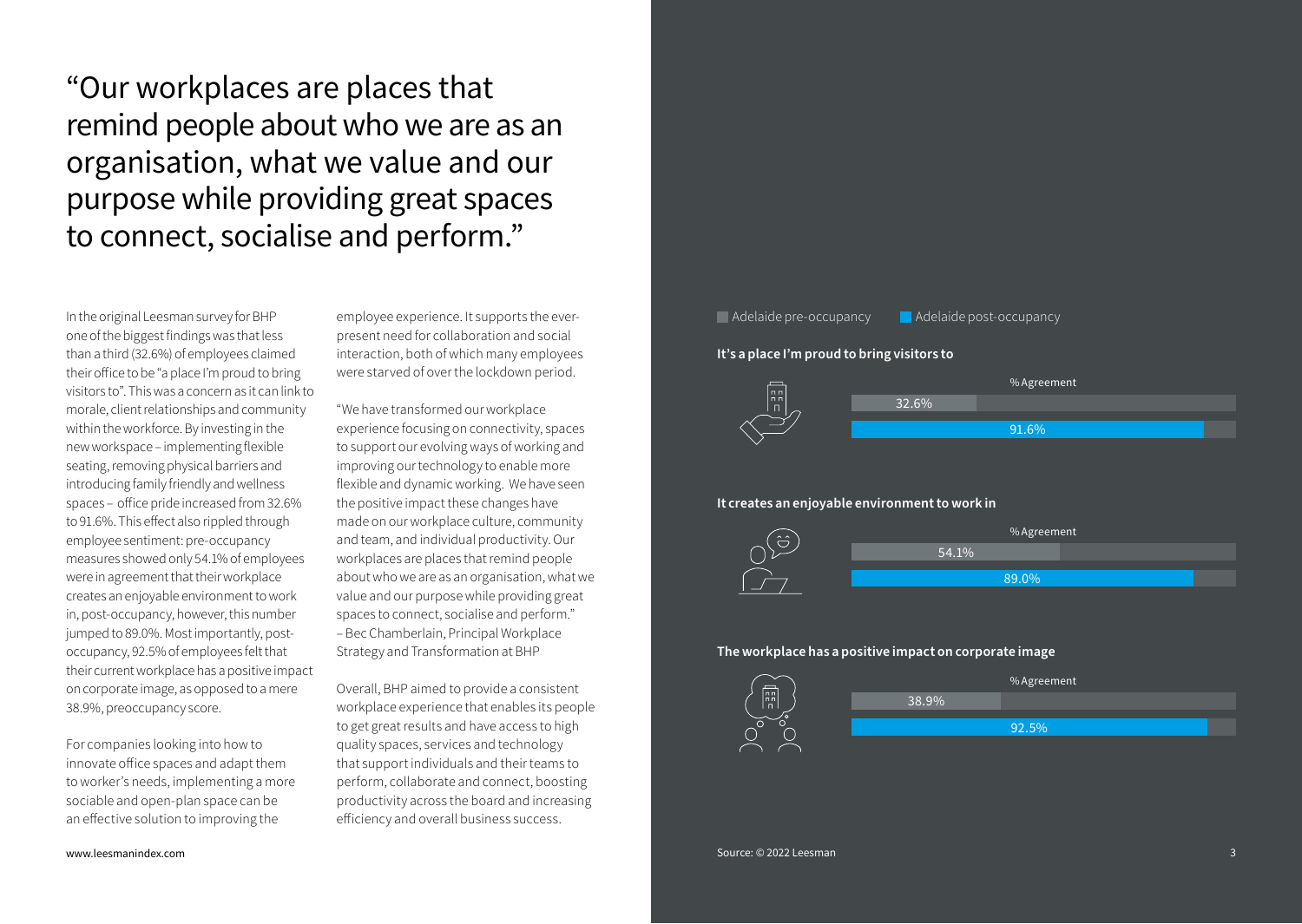

By conducting a pre and post Leesman survey for the transition from the original offices to the new office and uncovering potential pitfalls and opportunities, BHP could understand what spaces work best for its employees and what techniques it needed to implement in order to make a big impact on employee experience.

This was important as BHP prides itself on its people, focusing on attracting and retaining the best global talent. Its spaces and workplace must therefore provide a world class experience that enables people to do their best work.

"More than simply improving the morale of employees, a company culture can also improve productivity, and instil an

attachment to the business as a young employee becomes immersed in the shared culture of their work environment… despite the low satisfaction with noise levels in the average open workplace, the best workplaces in our database are predominantly some sort of open concepts" – Dr Peggie Rothe, Chief Insights & Research Officer at Leesman

With the spotlight on leaders to ensure wellness at work, BHP reviewed its need to improve their space to accomodate this across their offices. Just 39.1% of respondents previously reported they felt better supported for relaxing/taking a break. After receiving this data from Leesman, BHP put value on organisational needs. This figure has now risen to 95.8%, which means relaxing and taking a break support www.leesmanindex.com example increased by 56.7 percentage points.

BHP also found that after adopting the new, more flexible approach to working, 82.4% of employees felt their workplace enabled them to work productively as a team, an increase of 24.8%. There was a further substantial increase in creative thinking support in the workplace, which saw a substantial jump from 29.6% of respondents to 81.7%.



82.4%

### **Thinking/creative thinking**

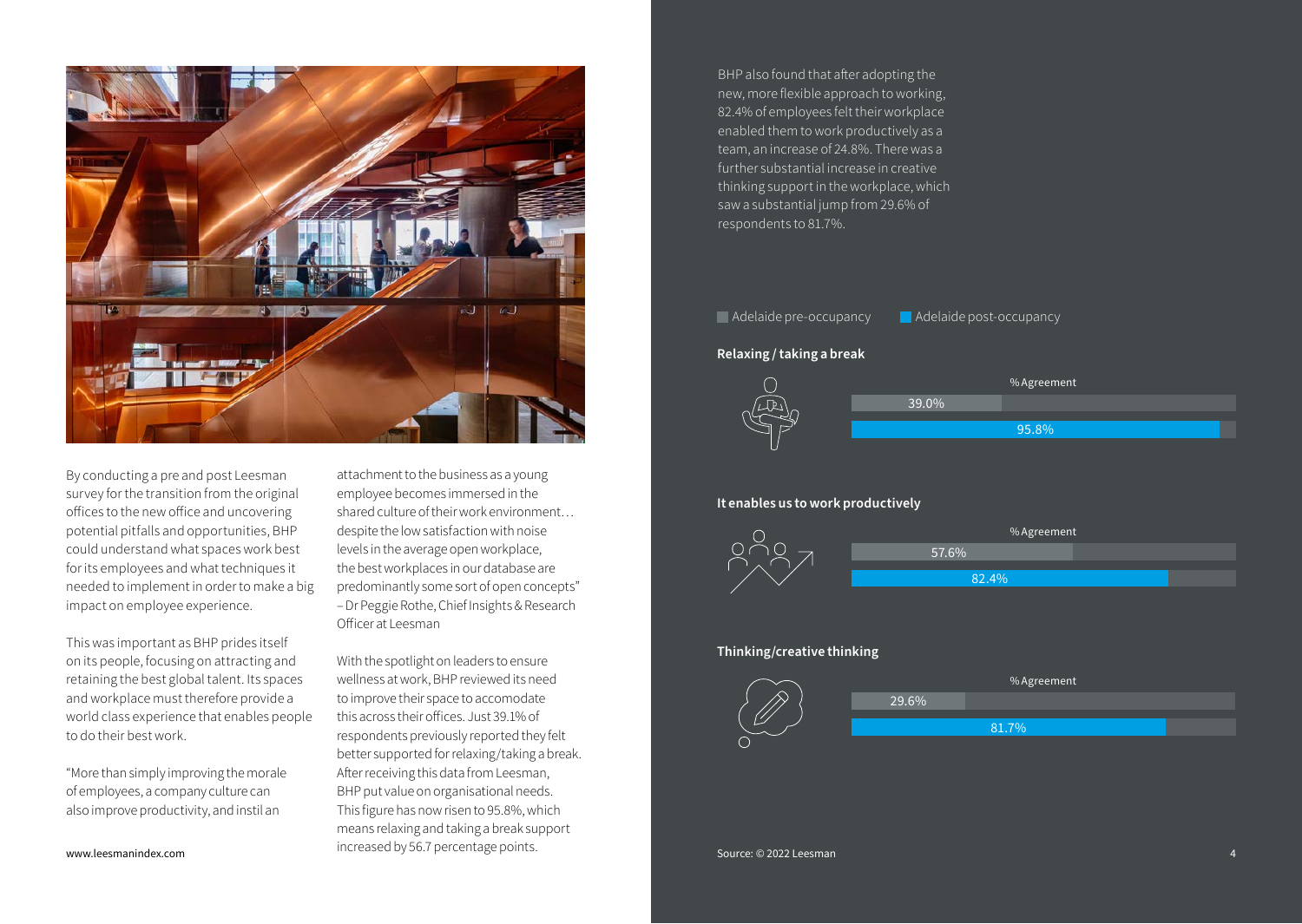

By having mixed activity-based design at its core, employees found they were supported more in both collaborative work and individual tasks to benefit employees across the board – we often see younger workers at the beginning of their career needing the support and osmosis-based learning from older workers, the open plan space best enabled this level of collaboration.

After receiving the survey, BHP implemented these new, dynamic, open plan and more sociable spaces, as well as areas for individual work, such as 'quiet' rooms. Additionally, 87.5% feel telephone conversations are better supported, going up from an initial 38.2% and 88.7% for private conversations from an initial 29.1%. Finally, 88.8% feel they now have support for informal or unplanned meetings – a significant rise from 33.3%.

"Through COVID-19 we have changed, we've had time to stop and consider what's most important to us as an organisation, a community and as individuals. As our people change, so does our work environment to ensure our people are supported, connect and get great results." – Bec Chamberlain, Principal Workplace Strategy and Transformation at BHP

The new BHP Adelaide office has received a lot of attention, including a mention from the Prime Minister in a LinkedIn post. It is a great example of listening to your employees needs to custom create a workplace that enhances your business.